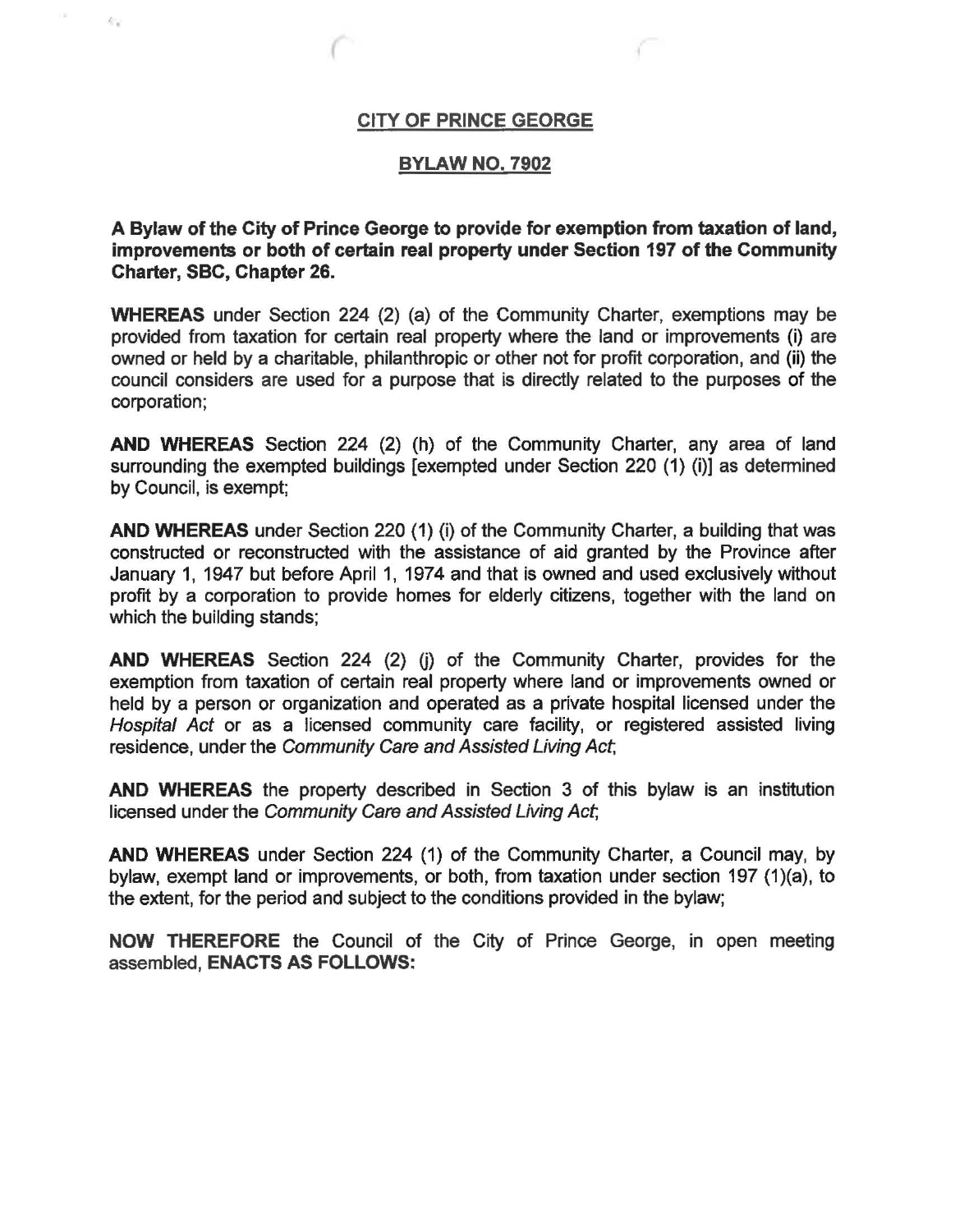## **CPG Bylaw No. 7902, 2006 Page 2**

1. That pursuant to Section 224 (2) (a) of the Community Charter, the following described lands, together with any improvements thereon, are exempt from taxation to the extent indicated, under Section 197 for the year 2007:

Lot 5, Block K, District Lot 777, Cariboo District, Plan 5566 (100% of the land and improvements).

| <b>Roll No:</b>   | 00-26652-000              |  |  |  |
|-------------------|---------------------------|--|--|--|
| <b>Location:</b>  | 2025 Victoria Street      |  |  |  |
| <b>Applicant:</b> | Northern Health Authority |  |  |  |

- 2. That pursuant to Section 224 (2) (h) of the Community Charter, the following described lands, together with any improvements thereon, are exempt from taxation to the extent indicated, under Section 197 for the year 2007:
	- a) Lot 2, District Lot 343, Cariboo District, Plan PGP47151 (100% of the land and improvements).

| <b>Roll No:</b>   | 00-01773-005              |  |  |  |
|-------------------|---------------------------|--|--|--|
| Location:         | 2360 Laurier Crescent     |  |  |  |
| <b>Applicant:</b> | Northern Health Authority |  |  |  |

b) Parcel A (Plan 87870) of Lot A, District Lot 343, Cariboo District, Plan 10669 (100% of the land and improvements).

| <b>Roll No:</b>  | 00-01783-000              |  |  |  |
|------------------|---------------------------|--|--|--|
| <b>Location:</b> | 2170 Tenth Avenue         |  |  |  |
| Applicant:       | Northern Health Authority |  |  |  |

- 3. That pursuant to Section 224 (2) (j) of the Community Charter, the following described lands, together with any improvements thereon, are exempt from taxation, to the extent indicated, under Section 197 for the year 2007:
	- 3.1 Lot B, District Lots 2507 and 2610, Cariboo District, Plan 28656 (100% of the land and improvements).

| <b>Roll No:</b>   | 00-20935-020         |  |  |                                                          |  |
|-------------------|----------------------|--|--|----------------------------------------------------------|--|
| <b>Location:</b>  | 788 Ospika Boulevard |  |  |                                                          |  |
| <b>Applicant:</b> | Authority)           |  |  | Northern Interior Regional Health Board (Northern Health |  |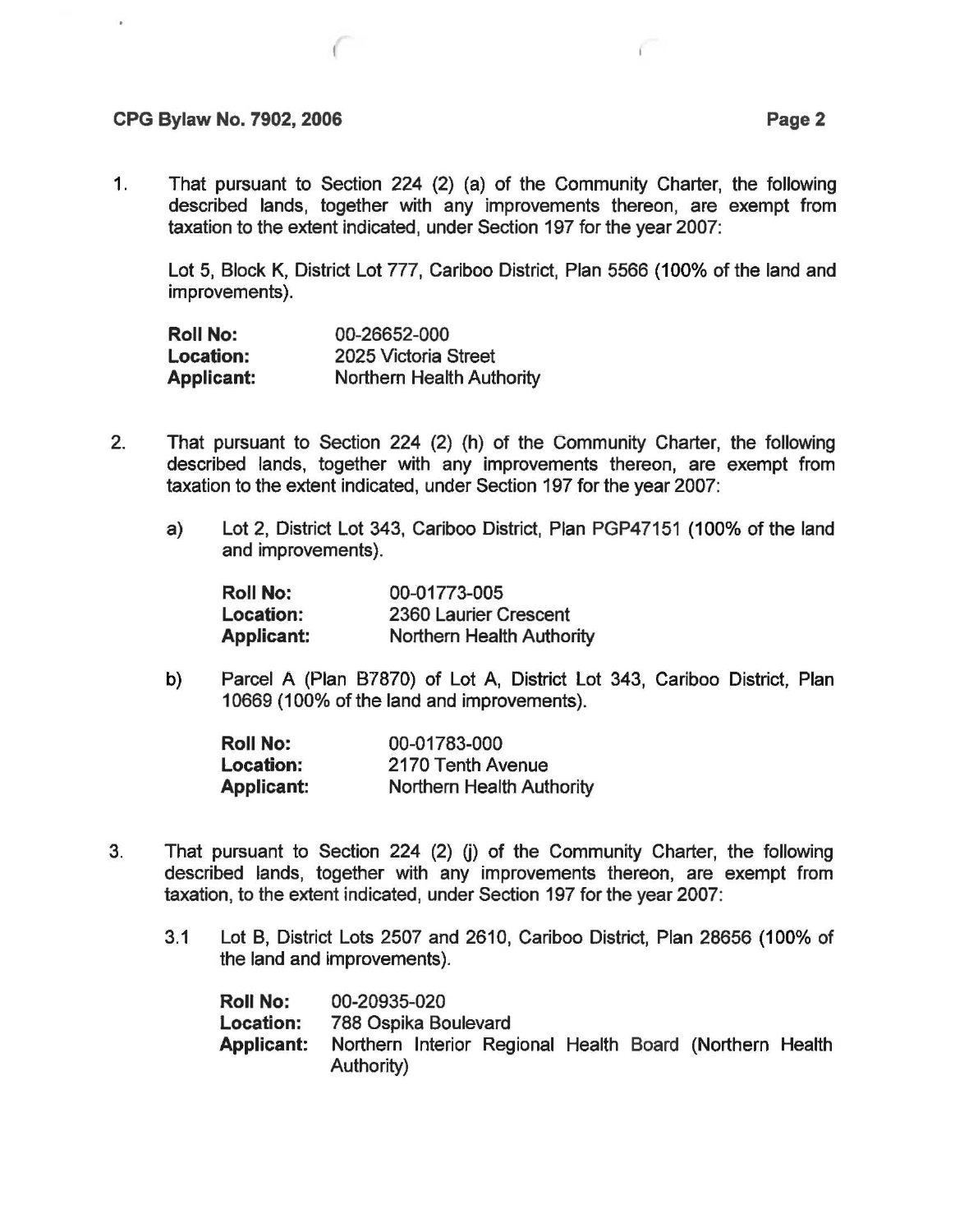### CPG Bylaw No. 7902, 2006 Page 3

3.2 Lot 26, District Lot 913, Cariboo District, Plan 7787, except Plans 21497 and PGP46312, (100% of the land and improvements).

| <b>Roll No:</b>   | 00-26981-000                         |
|-------------------|--------------------------------------|
| <b>Location:</b>  | 3089 Clapperton Street               |
| <b>Applicant:</b> | <b>Prince George Hospice Society</b> |

3.3 a) Lot 73, District Lot 2507, Cariboo District, Plan 22108 (100% of the land and improvements).

| <b>Roll No:</b>   | 00-21273-000                                                               |
|-------------------|----------------------------------------------------------------------------|
| <b>Location:</b>  | 386 Green Place                                                            |
| <b>Applicant:</b> | Prince George Association for Individuals with Mental<br>Handicaps (AiMHi) |

3.4 b) Lot 1, District Lot 8174, Cariboo District, Plan 27831 (100% of the land and improvements).

| <b>Roll No:</b>  | 00-24130-020                                                               |
|------------------|----------------------------------------------------------------------------|
| <b>Location:</b> | 2690 Ospika Boulevard                                                      |
| Applicant:       | Prince George Association for Individuals with Mental<br>Handicaps (AiMHi) |

3.5 c) Lot 37, District Lot 1427, Cariboo District, Plan 15089 (100% of the land and improvements).

> Roll No: Location: Applicant: 00-17642-000 501 Radcliffe Drive Prince George Association for Individuals with Mental Handicaps (AiMHi)

- 4. The Mayor and City Clerk are hereby empowered to do all things necessary to give effect to this bylaw.
- 5. This Bylaw may be cited for all purposes as "City of Prince George Tax Exemption Bylaw No. 7902, 2006".

| <b>READ A FIRST TIME THIS THE</b> | 16th DAY OF | <b>OCTOBER</b> | , 2006. |
|-----------------------------------|-------------|----------------|---------|
| READ A SECOND TIME THIS THE       | 16th DAY OF | <b>OCTOBER</b> | , 2006. |
| <b>READ A THIRD TIME THIS THE</b> | 16th DAY OF | <b>OCTOBER</b> | , 2006. |